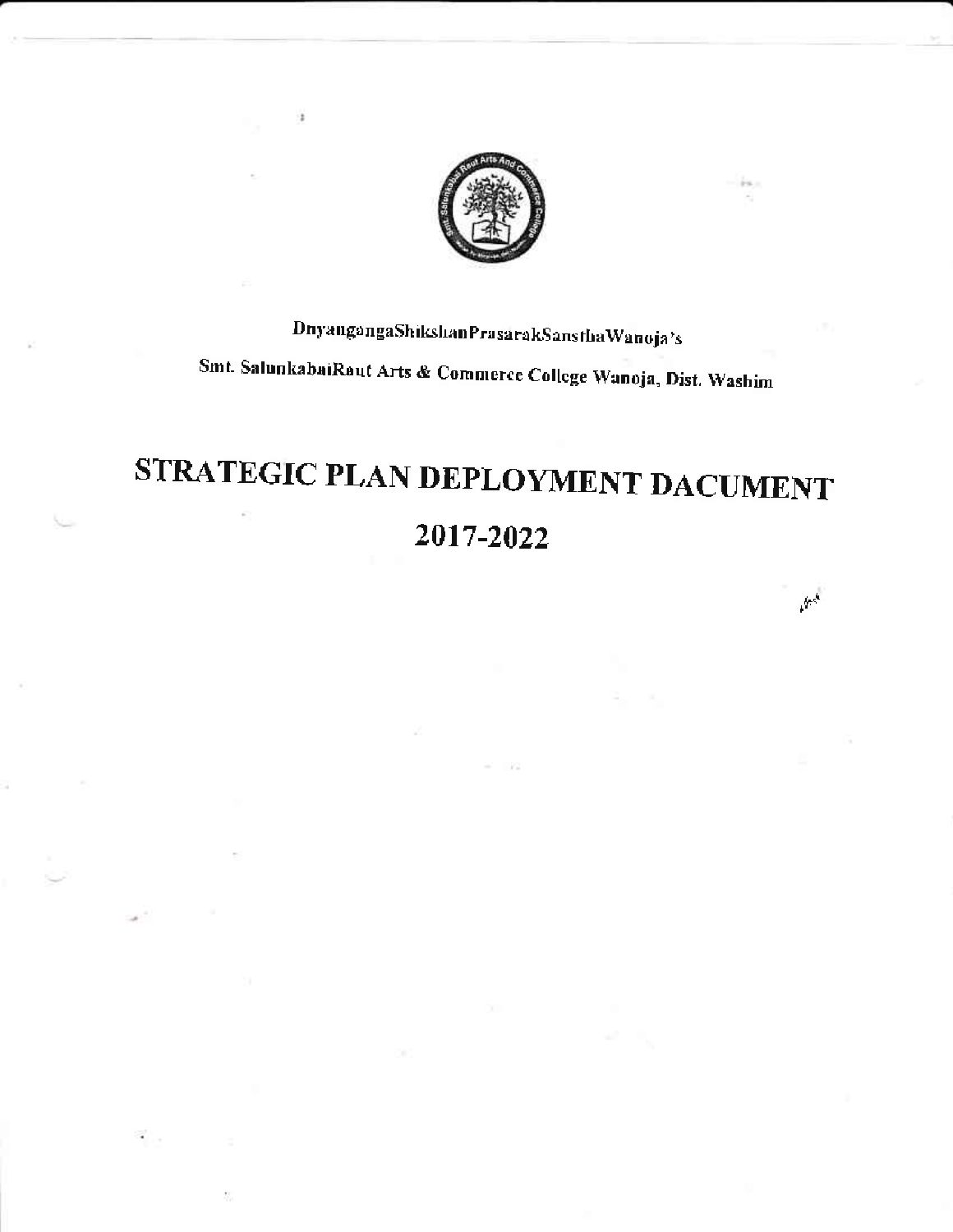#### Message

DnyangangaShikshanPrasarakSansthaWanoja was established in 1984 with a noble social causeto provide quality education to all the students of this village and the students of surrounding area. The students of this locality mainly are from social and economic backward classes and there was no higher education institution nearby to provide quality education so the founder members decided to run an educational institute. All the founders were farmers but their strong inner desire of spreading higher education in this locality led them to establish the college Smt. Salunkabai Arts And Commerce College Wanoja in 1984. This college is located in rural and backward area in Taq. Mangrulpir Dist. Washim Maharashtra, the college has been making progress since the foundation and providing quality education to all irrespective of cast, creed and religion.

This is the right time that the institute shall embark its journey of success in the next decade. Thepreparation of 'strategic planning& deployment document' is the first step inthis direction. The distinguished faculty members under the leadership of Principal, and HoDs brought out the best possible detailedstrategies and its deployment plan. I am confident that this leadership willimplement the strategic plan in its total spirit.

I congratulate to Principal, HODs, Faculty, staff and students and extendmy best wishes for their future journey.

 $5.$  of  $27 - 4$ President

 $\mu^{\rm eff}$ 

Smt. Kamlabai J. Raut **STEDEN** । दक्षीपार्ष प्रस्तुत पहाविद्यालय करें। ता, भंगकड़पीर, जि. मारित्य.

DnyangangaShikshanPrasarakSansthaWanoja

¥

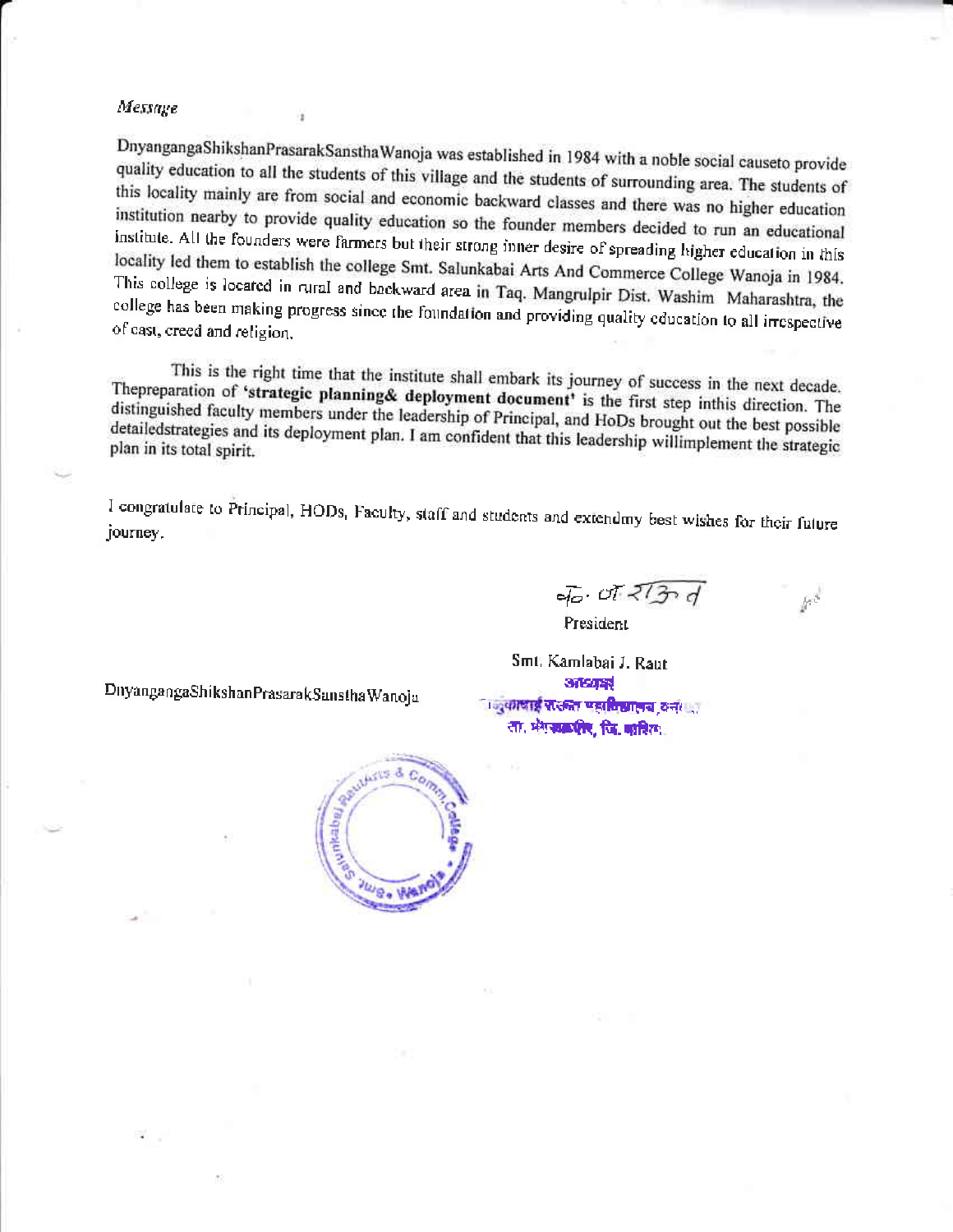### Preface

in a

To accomplish vision, mission of the institute, it becomes essential to decide the strategic plans for the future development of the college. This strategic plan and deployment document contains vision, mission goals and objectives along with the core values of the institution in the first part. The second part addresses SWOC analysis of the college. The later part discusses strategic goals, strategic planning, strategic implementation and monitoring. The utmost care has been taken to include the perspectives of all the stake holders while preparing strategic plan and deployment document.

The vision, mission, objectives and core values of the institution are as under:

ĭg.

#### Vision:

Our vision is to felicitate human development of the students of socially and economically backward classes as well as to attract the SC, ST, OBC and VJNT towards higher education for their upliftment.

#### Mission:

- 1) To run an educational institute to impart valuable service in the field of education to the students residing in the area, especially to those who are economically and socially backward.
- 2) To provide library facility and computer knowledge to the students to face the challenges of the competitive world.
- 3) To stimulate the academic environment for the up gradation in teaching, learning process in rural area.
- 4) To render the service to the nation through works of educational institution.

Objectives:

1. To provide higher education to the students of this region.

2. To promote discipline, determination, devotion and social dedication among the students.

3. To spread the moral massage of the great Indian Icons like Swami Vivekanand, Dr. BabasahebAmbedkar, Mahatma Gandhi, SantGadge Baba, and Sant. TukdojiMaharaj.

4. To update the knowledge of the student and to make them able to face the challenges of the competitive world.

5. To develop all-round personality of the students of this area through NSS, NCC, Cultural activities and extra-curriculum activities.

6. To provide an opportunity of getting higher education to the rural students from various cast and categories specially from the students of ST, SC, OBC, categories.

7. To promote and support the Government sponsored welfare programme for the benefit of the society.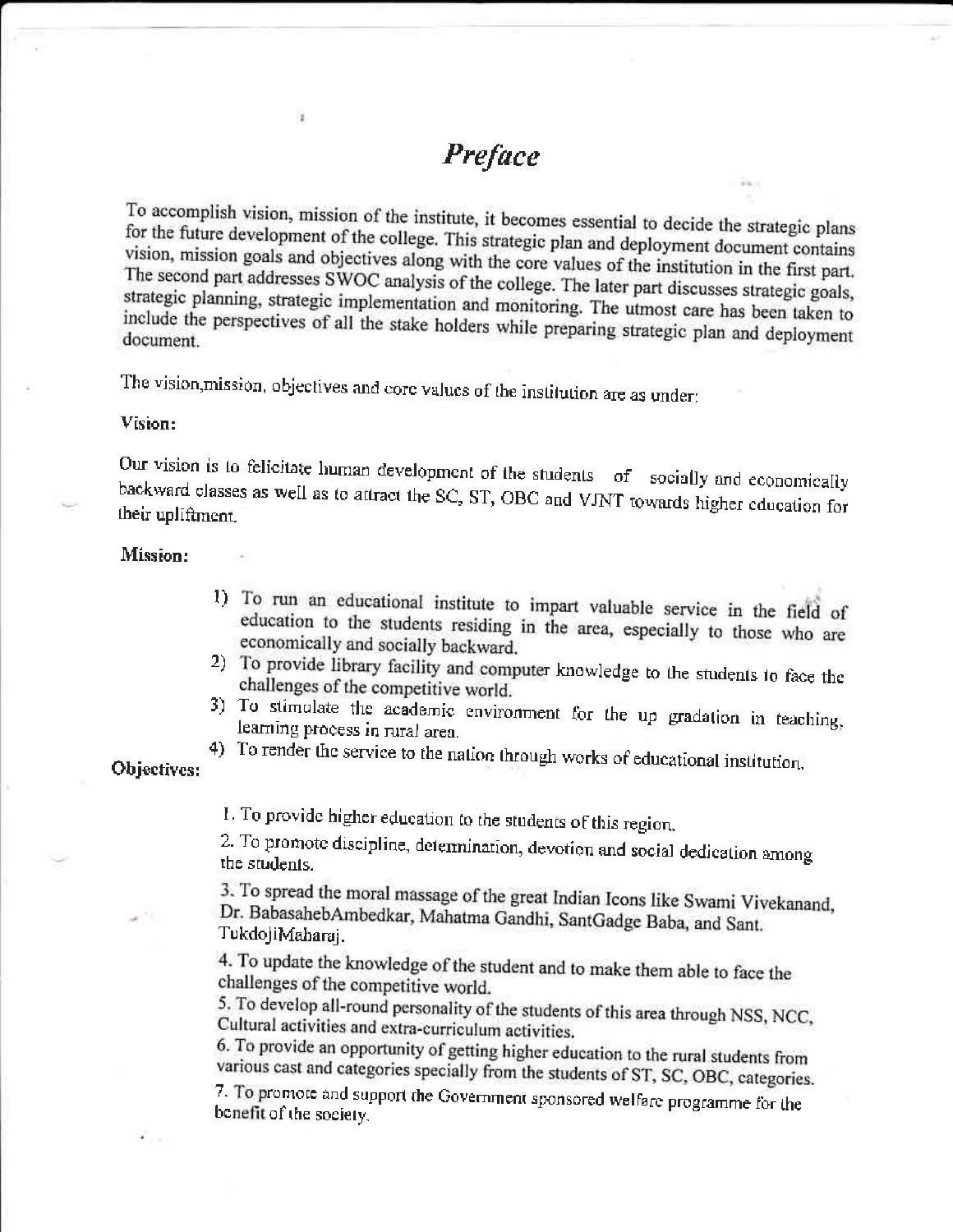8. To discharge the social responsibility.

9. To make the rural people aware about the importance of higher education.

10. To make college a tool to liberate the students from the shackles of the past and embrace the challenges of global opportunities.

11. To impart quality education without discrimination, irrespective of caste, creed, religion and gender.

12. To promote innovation, creativity and entrepreneurship among the learners.

13. To impart skill-oriented education that enables the learners to improve employable competencies in the context of changing economic order.

The vision, mission and objectives of the institution are communicated to the students, teachers, staff and other stakeholders through board displays, college prospectus, website of the college and notice board.

Core Values:

- To support the vision and mission of the college.  $\bullet$
- To focus on students' and stakeholders' requirements.
- To be familiar with and support stakeholder contribution.
- To support creativity, novelty of stakeholders.
- . To sensitize the students towards the social issues of surrounding communities.

 $h^{\bar{\beta}}$ 

### The SWOC Analysis of the Institution

#### Strengths:

- $\triangleright$  The college has a beautiful green campus and garden with 5 acres of land.
- $>$  It has highly qualified and competent faculty with 6 Ph. D holders, 3 M. Phil holders and 2 NET and SET Qualified.
- $\triangleright$  All the teachers organize social programmes in the neighboring locality.
- $\triangleright$  We have broad unit of NSS of 150 Volunteers including 50 girls.
- > We have NCC  $11<sup>th</sup>$  Maharashtra battalion unit of 50 cadets.
- $\triangleright$  Participatory decision making policy.
- $\triangleright$  Self-Financed Courses.
- > Women Empowerment Cell.
- $\triangleright$  Various scholarships.
- $\triangleright$  Free enrollment for the students of SC, ST, OBC categories.
- > Indoor and outdoor games.
- $\triangleright$  Adequate sports facilities.
- $\triangleright$  Computer lab.

 $\mathcal{L}_{\rm{out}}$ 

- $\triangleright$  Wi-Fi facility available in the campus.
- > Well Equipped library with all relevant books, journals, magazines SOUL, N-List etc.
- $\triangleright$  Library has collaboration with other libraries.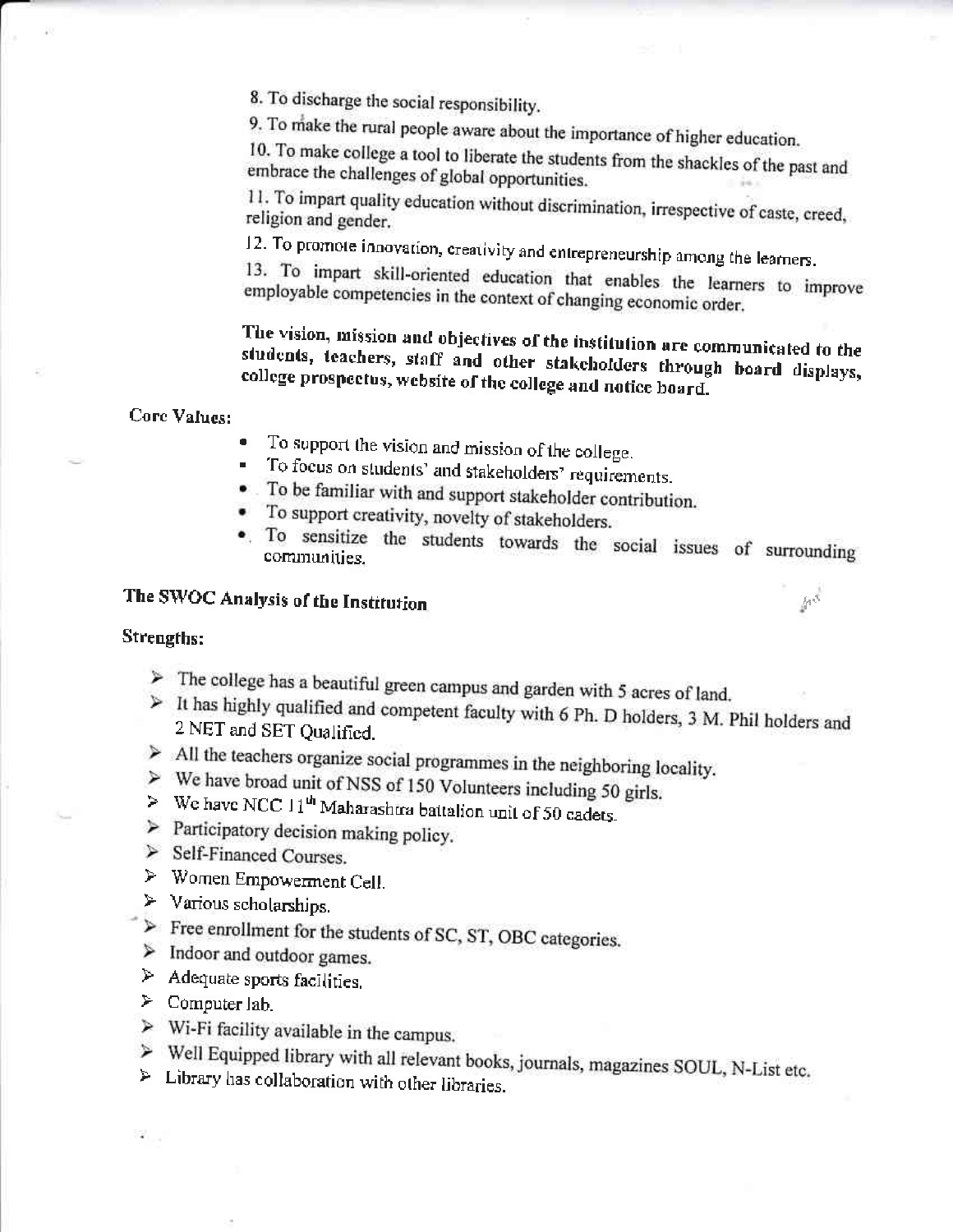- $>$  MoUs.
- $\triangleright$  The library is available for the neighboring community.
- $>$  Auditorium.
- $\geq$  Feedback mechanism for all stakeholders.

#### Weaknesses:

- a. High drop-out rate.
- b. Lack of PG department.
- c. College in rural area.
- d. Separate library building is not available.

#### Opportunities:

- $\triangleright$  To introduce PG courses in future.
- $\triangleright$  To decrease dropout rate.
- $\triangleright$  To increase results.
- > To build separate library building with financial assistance of UGC.
- $\triangleright$  The proposal of Girls hostel has been submitted to UGC.
- > To start the study center of YashvantraoChavhan Maharashtra Open University Nashik.

#### Challenges:

> Due to absence of non-salary grants, lack of fund for carrying out the student welfare

free

- $\geq$  To provide placement at the campus.
- > For introducing new courses and virtual classrooms, financial assistance is main challenge.
- $\triangleright$  To decrease drop-out rate.
- $\triangleright$  To improve the college results.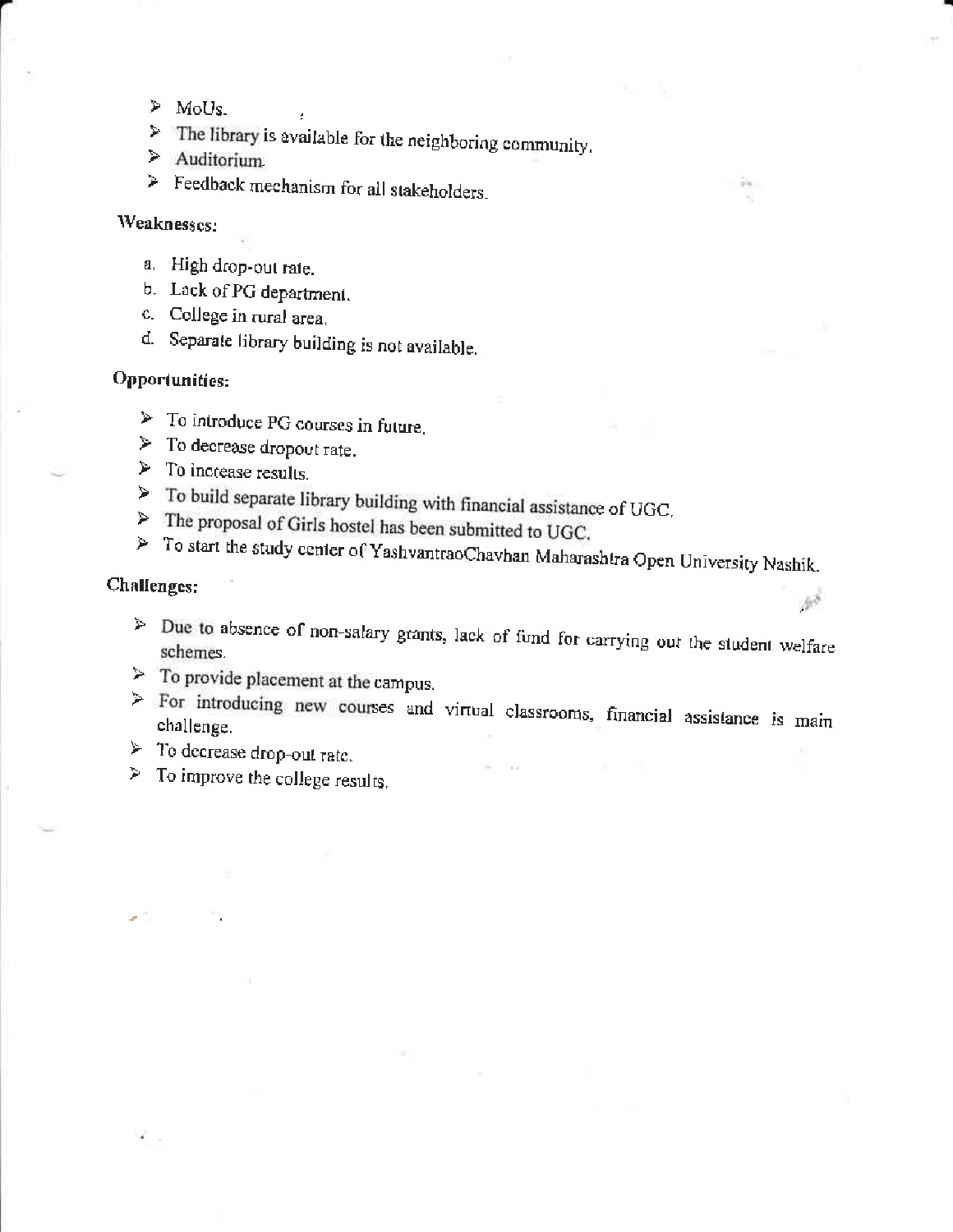### Strategic Goals of the institution:

- 1. To ensure Good Governance
- 2. To establish effective teaching learning process
- 3. To promote staff development & welfare
- 4. To increasecommunity Services and Extension Activities
- 5. To develop physical infrastructure
- 6. To stimulate leadership and participative management
- 7. To increase Alumni Interaction
- 8. To encourage student's development and participation

 $\mathscr{P}^4$ 

9. To get accreditations from statutory bodies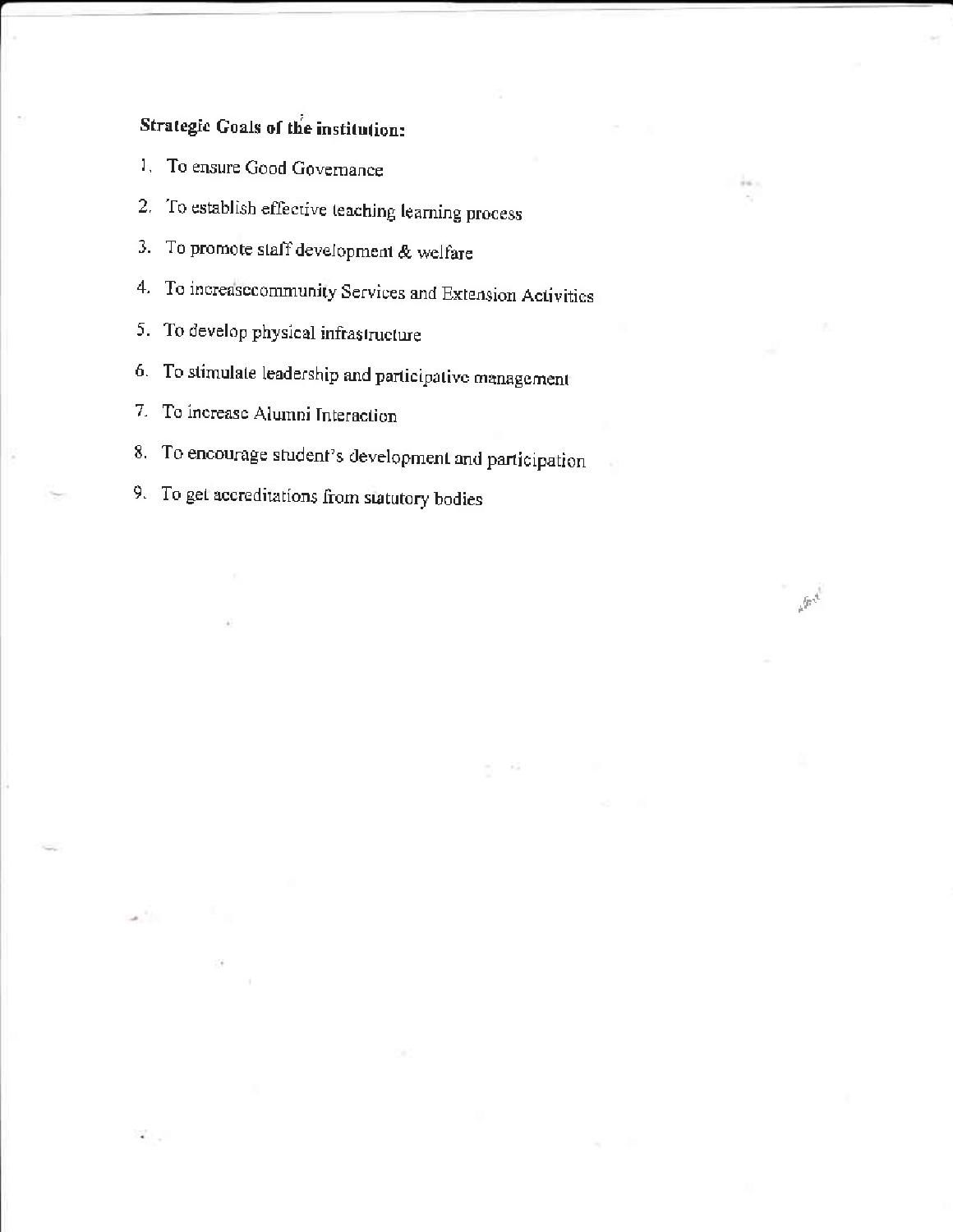## Strategic Planning 2017-2022

 $\,$ 

| <b>Good Governance</b>                 |                                                                                                                                                                                                                                                                                                                                                    |
|----------------------------------------|----------------------------------------------------------------------------------------------------------------------------------------------------------------------------------------------------------------------------------------------------------------------------------------------------------------------------------------------------|
|                                        | To communicate Vision, Mission<br>development<br>To prepare Strategic development<br>plan of institution<br>To establish Quality Management<br>Systems<br>To Establish statutory committees<br>To make decentralization of power<br>To formulate code of conduct and<br>policy<br>To Establish fair and transparent<br>performanceappraisal system |
| <b>Teaching learning process</b>       | Academic Calendar<br>٠                                                                                                                                                                                                                                                                                                                             |
|                                        | Teaching Plan                                                                                                                                                                                                                                                                                                                                      |
|                                        | Use of ICTFeedback system<br>٠                                                                                                                                                                                                                                                                                                                     |
|                                        | Examination and Evaluation                                                                                                                                                                                                                                                                                                                         |
|                                        | Professional Ethics                                                                                                                                                                                                                                                                                                                                |
|                                        |                                                                                                                                                                                                                                                                                                                                                    |
|                                        |                                                                                                                                                                                                                                                                                                                                                    |
| Staff development &welfare             | CAS                                                                                                                                                                                                                                                                                                                                                |
|                                        | <b>DCPS</b>                                                                                                                                                                                                                                                                                                                                        |
|                                        | Encouragement in attending staff                                                                                                                                                                                                                                                                                                                   |
|                                        | training courses                                                                                                                                                                                                                                                                                                                                   |
|                                        | Promoting Research Degree holders                                                                                                                                                                                                                                                                                                                  |
|                                        | Loan services                                                                                                                                                                                                                                                                                                                                      |
|                                        | Infrastructural facilities                                                                                                                                                                                                                                                                                                                         |
|                                        | <b>ICT</b> tools                                                                                                                                                                                                                                                                                                                                   |
|                                        | API                                                                                                                                                                                                                                                                                                                                                |
|                                        | Various leaves                                                                                                                                                                                                                                                                                                                                     |
|                                        |                                                                                                                                                                                                                                                                                                                                                    |
|                                        |                                                                                                                                                                                                                                                                                                                                                    |
| <b>Community Service and Extension</b> | Organizing various extension                                                                                                                                                                                                                                                                                                                       |
| Activity                               | activities in the college, neighboring                                                                                                                                                                                                                                                                                                             |
|                                        | locality and the adopted villages.                                                                                                                                                                                                                                                                                                                 |
|                                        | Clean India Mission                                                                                                                                                                                                                                                                                                                                |
|                                        | Blood donation camp                                                                                                                                                                                                                                                                                                                                |
|                                        | Women Empowerment Program                                                                                                                                                                                                                                                                                                                          |
|                                        | Save Environment                                                                                                                                                                                                                                                                                                                                   |
|                                        | Save Water by building check Dam                                                                                                                                                                                                                                                                                                                   |
|                                        |                                                                                                                                                                                                                                                                                                                                                    |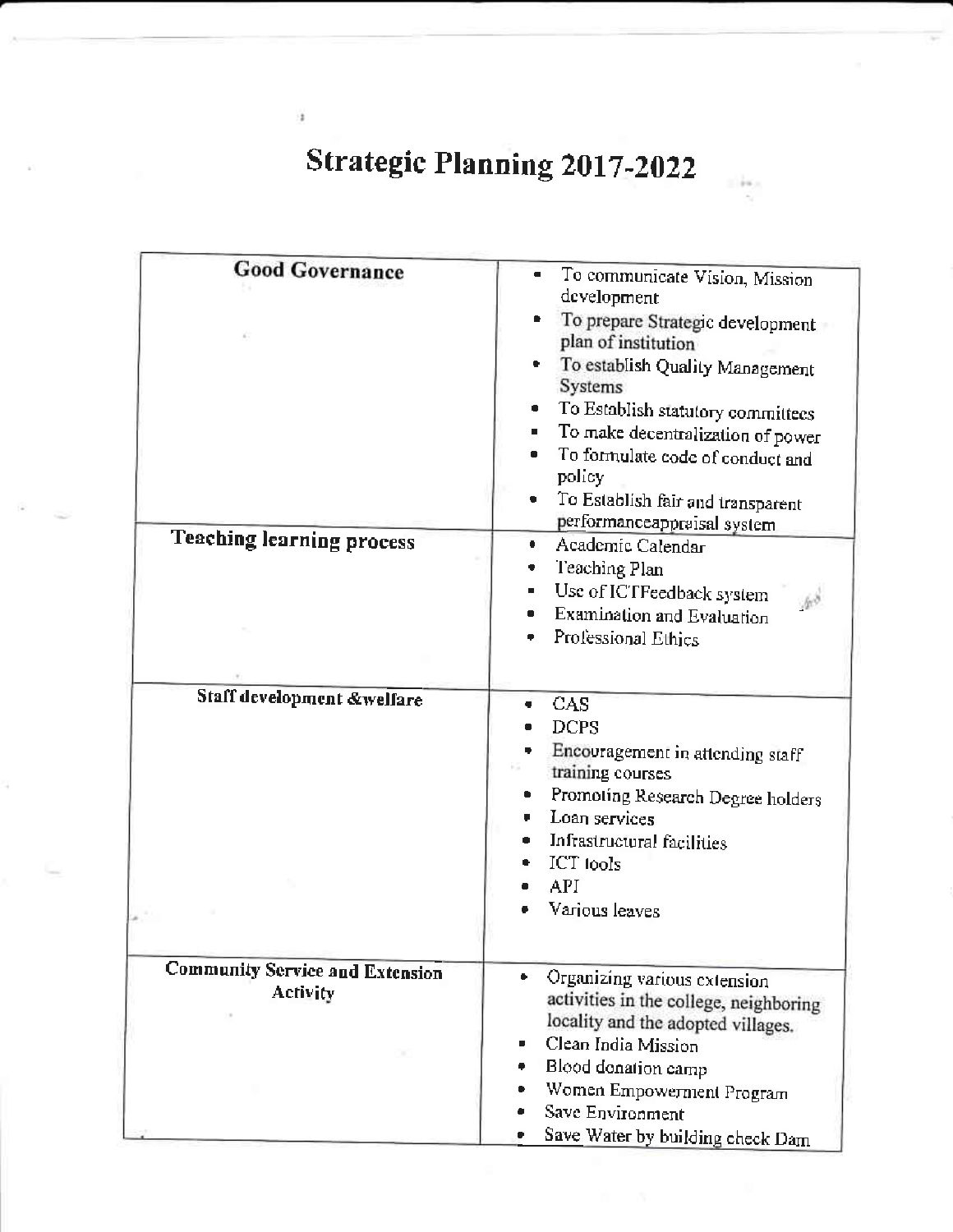| Physical Infrastructure                    | Construction of Seminar hall<br>٠<br>Extension of central library<br>ICT Class rooms<br>YCMOU Study Center<br>Boys Hostel<br>Indoor Stadium<br>Gymnasium                                                                                  |
|--------------------------------------------|-------------------------------------------------------------------------------------------------------------------------------------------------------------------------------------------------------------------------------------------|
| Participative Management                   | Formation of various bodies and<br>committees<br>College Development Committee<br>IQAC<br>Students Council                                                                                                                                |
| <b>Alumni Interaction</b>                  | Students Representation<br>Registration of Alumni Association<br>٠<br>Alumni meets<br>Alumni Contribution                                                                                                                                 |
| Student's Development and<br>Participation | To ensure students participation in<br>various activities such as NSS, NCC,<br>Sports and Cultural activities<br>To provide insurance<br>Various Scholarships<br>Wi-Fi<br>Computers<br><b>Infrastructural Facilities</b><br>Learning Aids |
| Accreditations                             | To get Accreditation from NAAC                                                                                                                                                                                                            |

 $\mathbb{R}^{\mathbb{N}^{\times d}}$ 

 $\mathcal{L}_{\mathcal{C}}$ 

 $\mathcal{L}_{\text{max}}$ 

 $\bar{\nu}$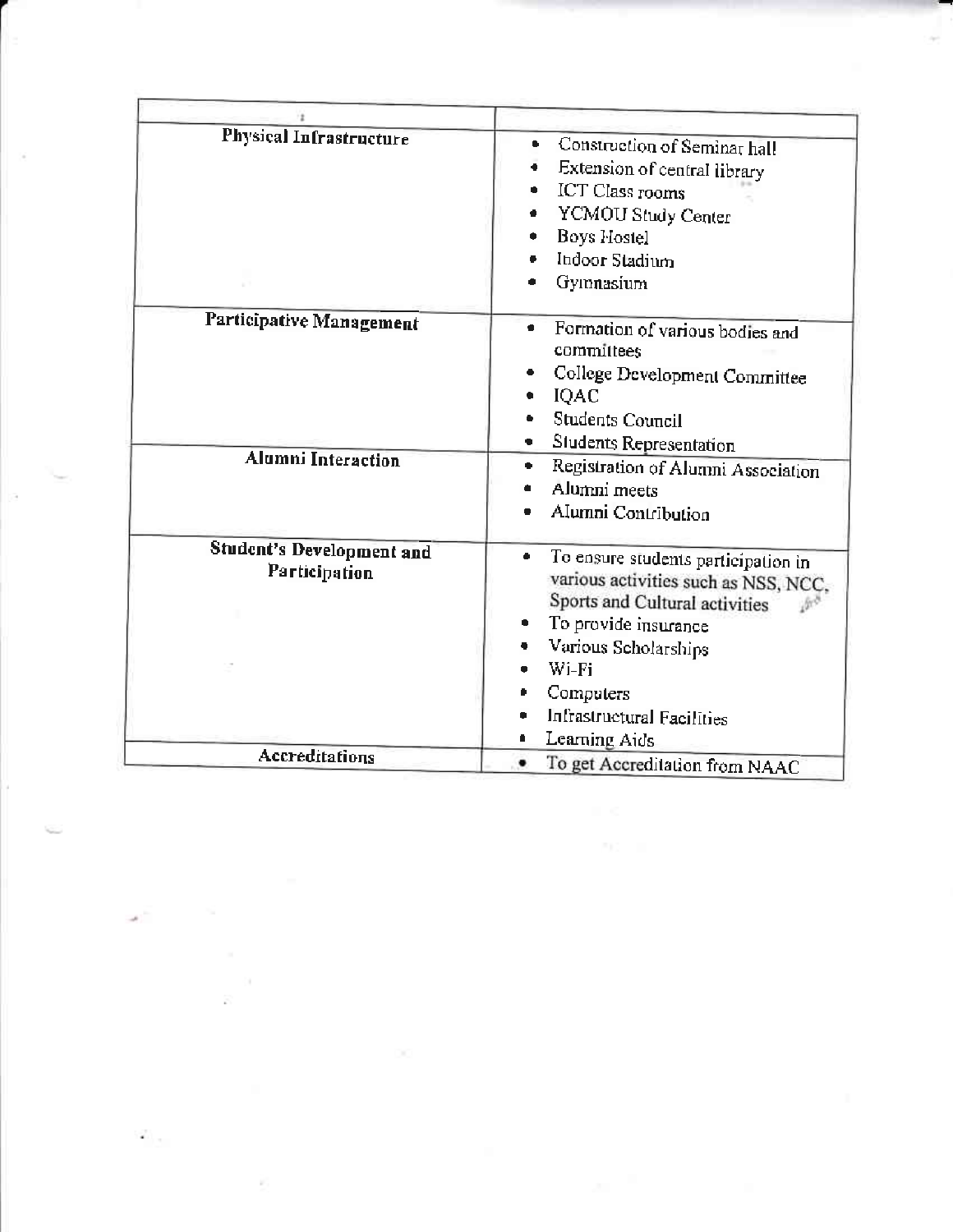# **Strategic Implementation and Monitoring**

After the approval of Management Board the Strategic plan is forwarded and discussed in CDC for implementation and monitoring. The CDC and IQAC make efforts for its effective implementation.

| <b>Good Governance</b><br>Teaching learning process | Vision, Mission are<br>communicated through<br>Flex, Prospectus, and Website<br>$\checkmark$ Strategic development plan of<br>institution is prepared.<br>√ Quality Management Systems<br>is established.<br>$\checkmark$ Various statutory committees<br>are established.<br>Various bodies are formed.<br>$\checkmark$ Code of conduct is<br>formulated.<br>$\checkmark$ Fair and transparent<br>performance appraisal system<br>is established.<br>Academic Calendar is prepared by<br>IQAC<br>Teaching Plan is prepared by the<br>respective faculties.<br>$\checkmark$ ICT tools such as Projector,<br>Interactive board, Laptops and<br>Internet Connection are provided and<br>the faculties making use of them in<br>teaching learning process. |
|-----------------------------------------------------|---------------------------------------------------------------------------------------------------------------------------------------------------------------------------------------------------------------------------------------------------------------------------------------------------------------------------------------------------------------------------------------------------------------------------------------------------------------------------------------------------------------------------------------------------------------------------------------------------------------------------------------------------------------------------------------------------------------------------------------------------------|
|                                                     | $\checkmark$ Feedback system is created.<br>$\checkmark$ Fair Examination and Evaluation<br>system is adopted.<br>$\checkmark$ Professional Ethics are circulated and<br>displayed on college Website.                                                                                                                                                                                                                                                                                                                                                                                                                                                                                                                                                  |
| Staff development &welfare                          | Provided CAS benefits.<br>DCPS scheme is implemented.<br>A faculty member attended refresher<br>course.<br>A faculty member achieved Ph.D.<br>$\checkmark$ Loan services are provided to the<br>faculties by Credit Co-operative                                                                                                                                                                                                                                                                                                                                                                                                                                                                                                                        |

Deployment of Strategic Plan: 2017-18

 $\overline{\bullet}$  .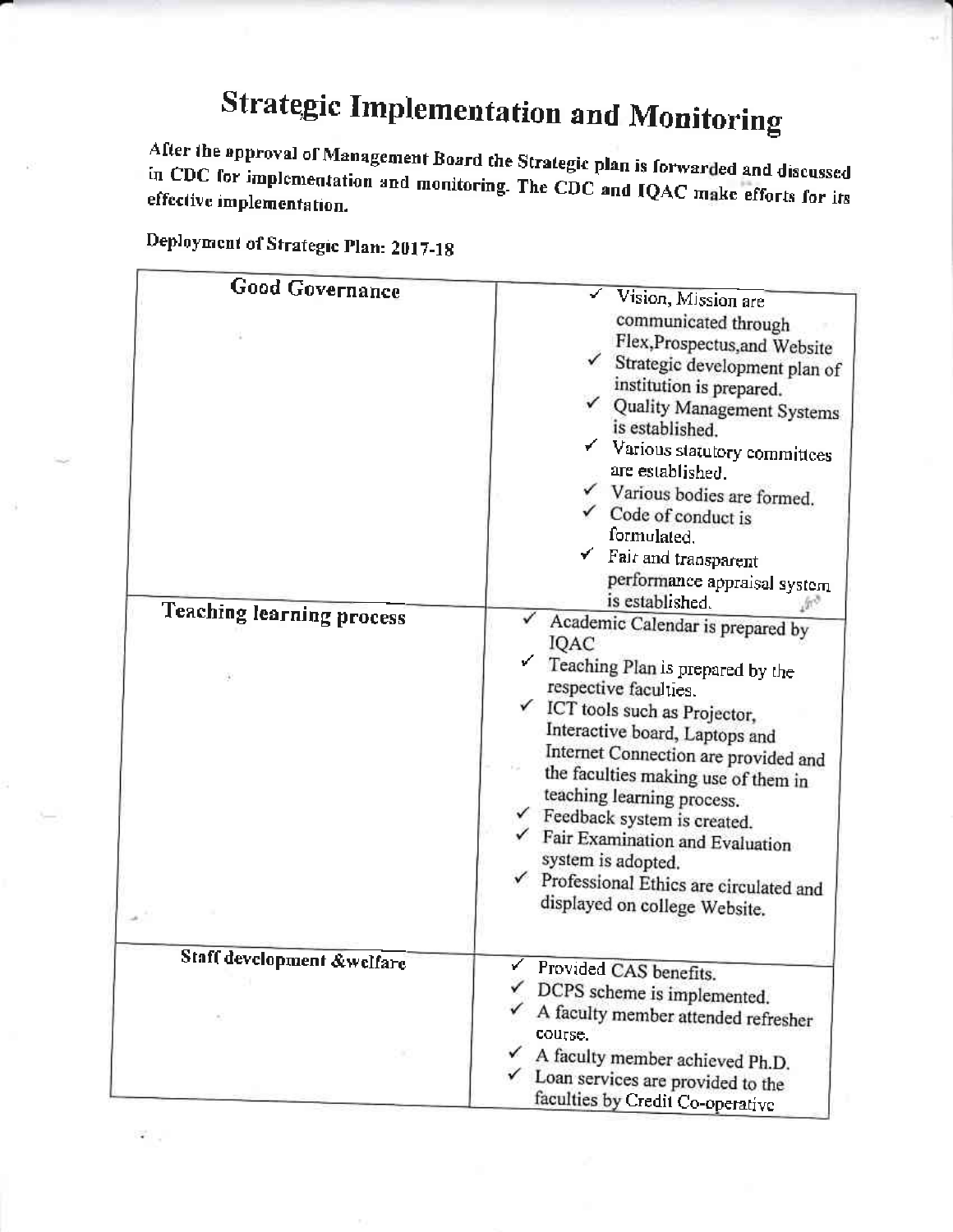|                                            | Society.<br>Infrastructural facilities are provided.<br>✓ ICT tools are provided.<br>$\checkmark$ APIs are collected.<br>Various leaves are granted.                                                                                                                                                                                                                                                                               |
|--------------------------------------------|------------------------------------------------------------------------------------------------------------------------------------------------------------------------------------------------------------------------------------------------------------------------------------------------------------------------------------------------------------------------------------------------------------------------------------|
| <b>Community Service and Extension</b>     |                                                                                                                                                                                                                                                                                                                                                                                                                                    |
| Activity                                   | Organized various extension<br>activities in the college, neighboring<br>locality and the adopted villages.<br>✓<br>Clean India Mission is implemented.<br>← Organized Blood donation camp.<br>Women Empowerment Programs are<br>organized.                                                                                                                                                                                        |
| Physical Infrastructure                    | V Nature Study Tour is conducted.<br>v.<br>Constructed a Seminar hall.<br>Extended of central library.<br>$\checkmark$ 3 ICT Class rooms are made.<br>$\checkmark$ Proposal has been submitted for<br>YCMOU Study Center.<br>$\checkmark$ Boarding facility is made available<br>for outstation student.<br>$\checkmark$ Proposal has been submitted to UGC<br>for construction of Indoor Stadium.<br>Gymnasium is made available. |
| Participative Management                   | Formed various bodies and<br>committees.<br>College Development Committee is<br>formed.<br>$\checkmark$ IQAC was formed in 2004.<br>Students Council is formed.<br>Students Representation is given in                                                                                                                                                                                                                             |
| Alumni Interaction                         | almost all the bodies and committees.<br>Registered Alumni Association.<br>OneAlumni meet is conducted.<br>Alumni Contribution.                                                                                                                                                                                                                                                                                                    |
| Student's Development and<br>Participation | Students participation in various<br>activities such as NSS, NCC, Sports<br>and Cultural activities is increased.<br>Provided insurance.<br>Provided various Scholarships.<br>$\checkmark$ Wi-Fi facility is provided.<br>38 Computers are made available.<br>Infrastructural Facilities are provided.                                                                                                                             |

 $\bar{\tau}$